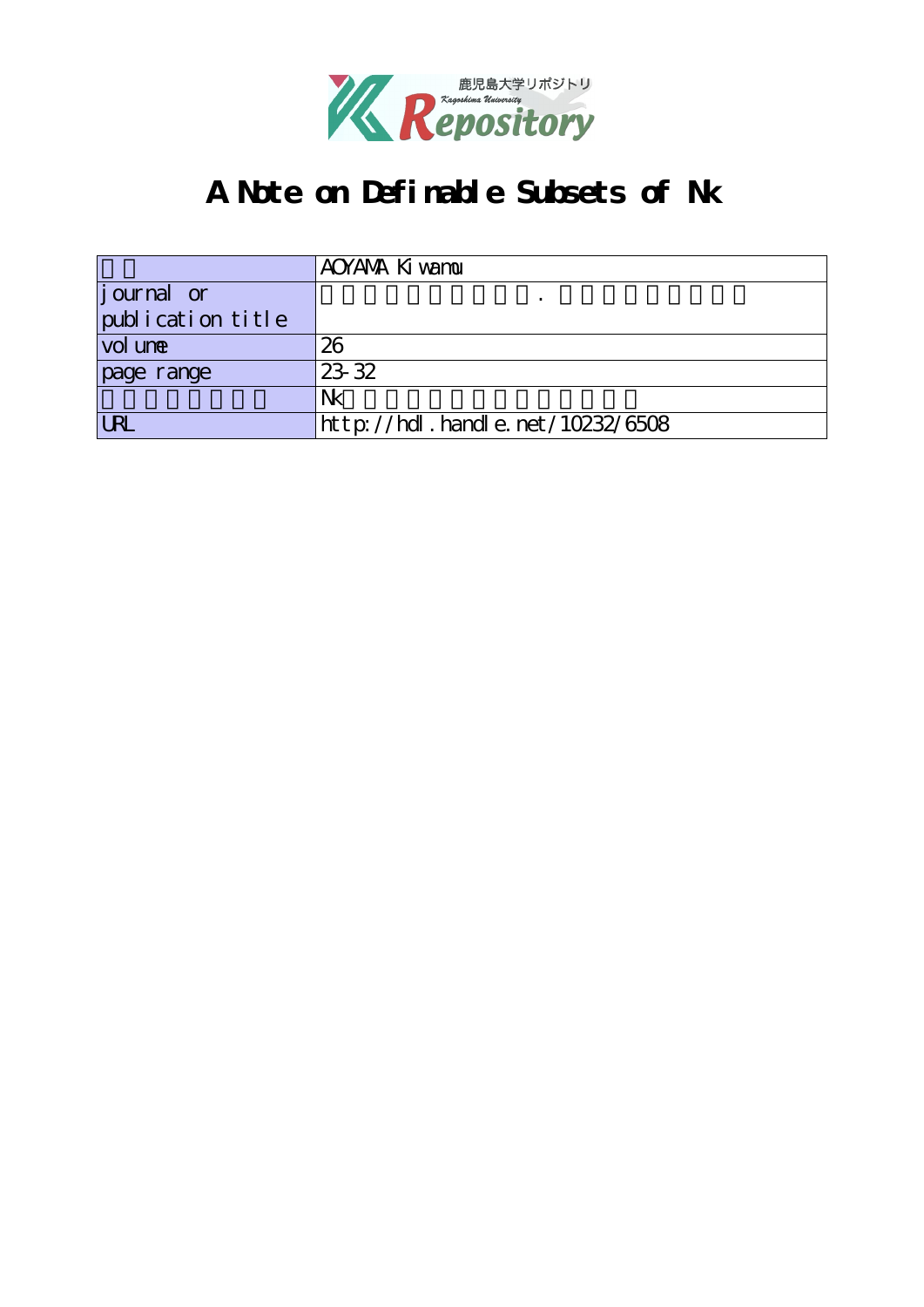# **A Note on Definable Subsets of Nk**

|                                  | AOYANA Ki wamu                            |
|----------------------------------|-------------------------------------------|
| $\left  \text{j our} \right $ or |                                           |
| publication title                |                                           |
| vol une                          | 26                                        |
| page range                       | 23 32                                     |
|                                  | Nk                                        |
| <b>URL</b>                       | $http$ ://hdl. handle. net/10232/00010069 |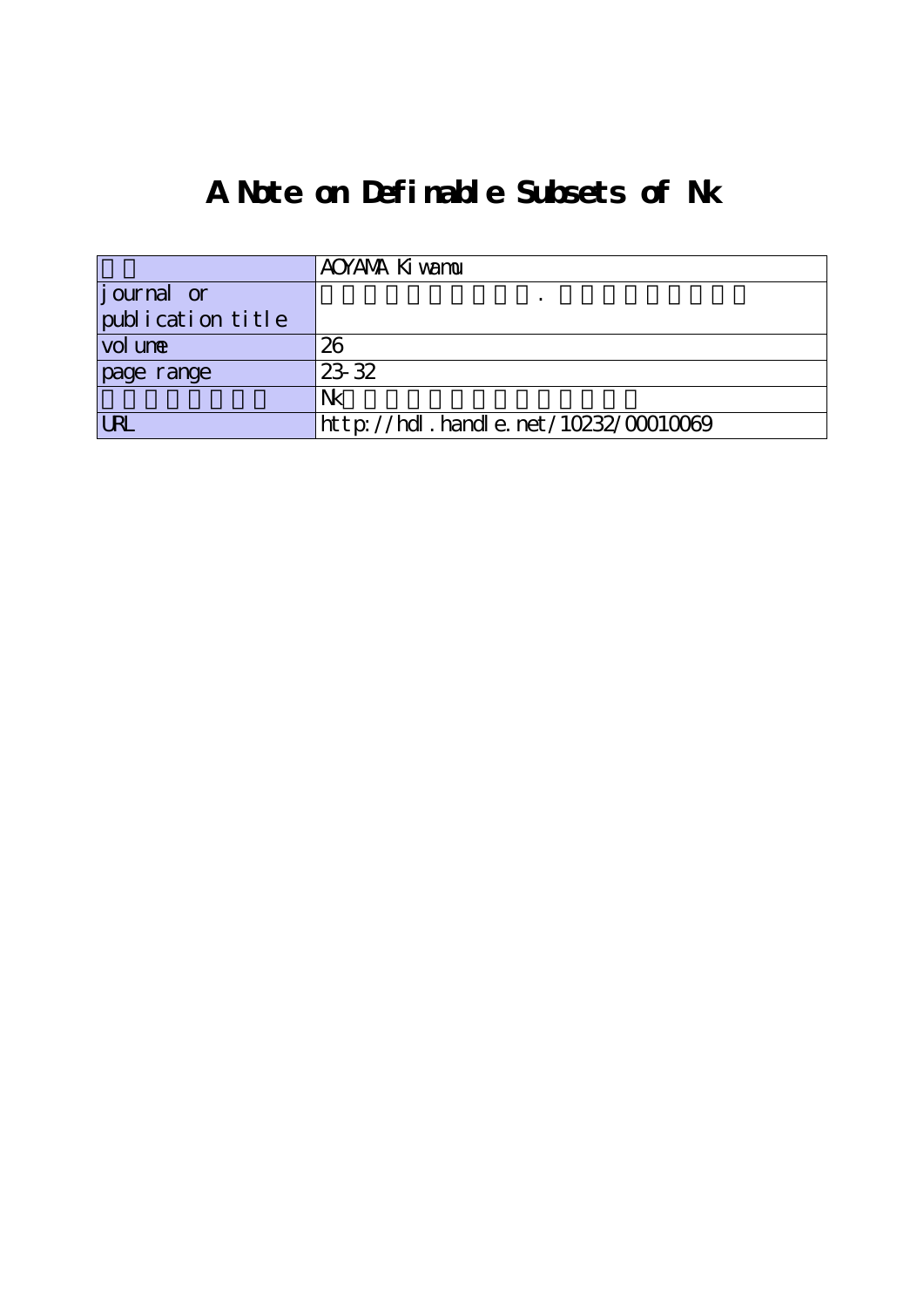Rep. Fac. Sci. Kagoshima Univ. (Math., Phys. & Chem.), No. 26, 23-32, 1993.

# A Note on Definable Subsets of  $N^k$

Kiwamu AOYAMA

(Received August 18, 1993)

#### Abstract

We give some remarks of the class of definable subsets of  $N^k$  in some formal language. In 【1] we studied a characterization, multiple eventually periodic, of the definable subset in fragments of the first order arithmetic which contains the equivalence relation, the order relation, the modular relation and the successor function. In l41 Peladeau gives a nice characterization, semi-base-simple, of the class of definable subsets in the first order logic extended the modulo quantifier with the order relation. We see some relations between Péladeau's and our characterizations in this paper.

Key words: Semi-base-simple, Multiple eventually periodic.

# 1. Preliminaries

#### 1.1. Basic notion and notation

The set of non negative integers is denoted by  $N$ . We denote the number zero, the successor function, the addition function, the order relation, and the binary relation of congruence modulo  $q(1 \leq q)$  by 0, s, +, <, and  $\equiv_{q}$ , respectively. For a positive integer k, the Cartesian product  $N^k$  is defined inductively as follows;  $N^1 = N$ ,  $N^{k+1} = N^k \times N$ .

A monoid M is a set equipped with an associative binary operation (or product) and an identity element. For any subset S of a monoid  $M$  with product  $*$ , the submonoid generated by S is denoted by  $S^*$ . Let k be a positive integer.  $N^k$  is a monoid with componentwise addition, also write  $+$ , as binary operation and 0 vector as identity element. Since the product of  $N^k$  is +, S<sup>\*</sup> is also denoted by S<sup>⊕</sup> for S⊂N<sup>k</sup>. For S⊂N<sup>k</sup> and V⊂N<sup>k</sup>,

$$
S+V=\{x\mid \exists s\ \exists v(s\in S\wedge v\in V\wedge x=s+v)\}.
$$

When S or V is a certain element of  $N^k$ , we abuse of above notation. For example, for  $u \in N^k$ 

Department of Mathematics, Faculty of Science, Kagoshima University, 1-21-35 Korimoto, Kagoshima 890, Japan.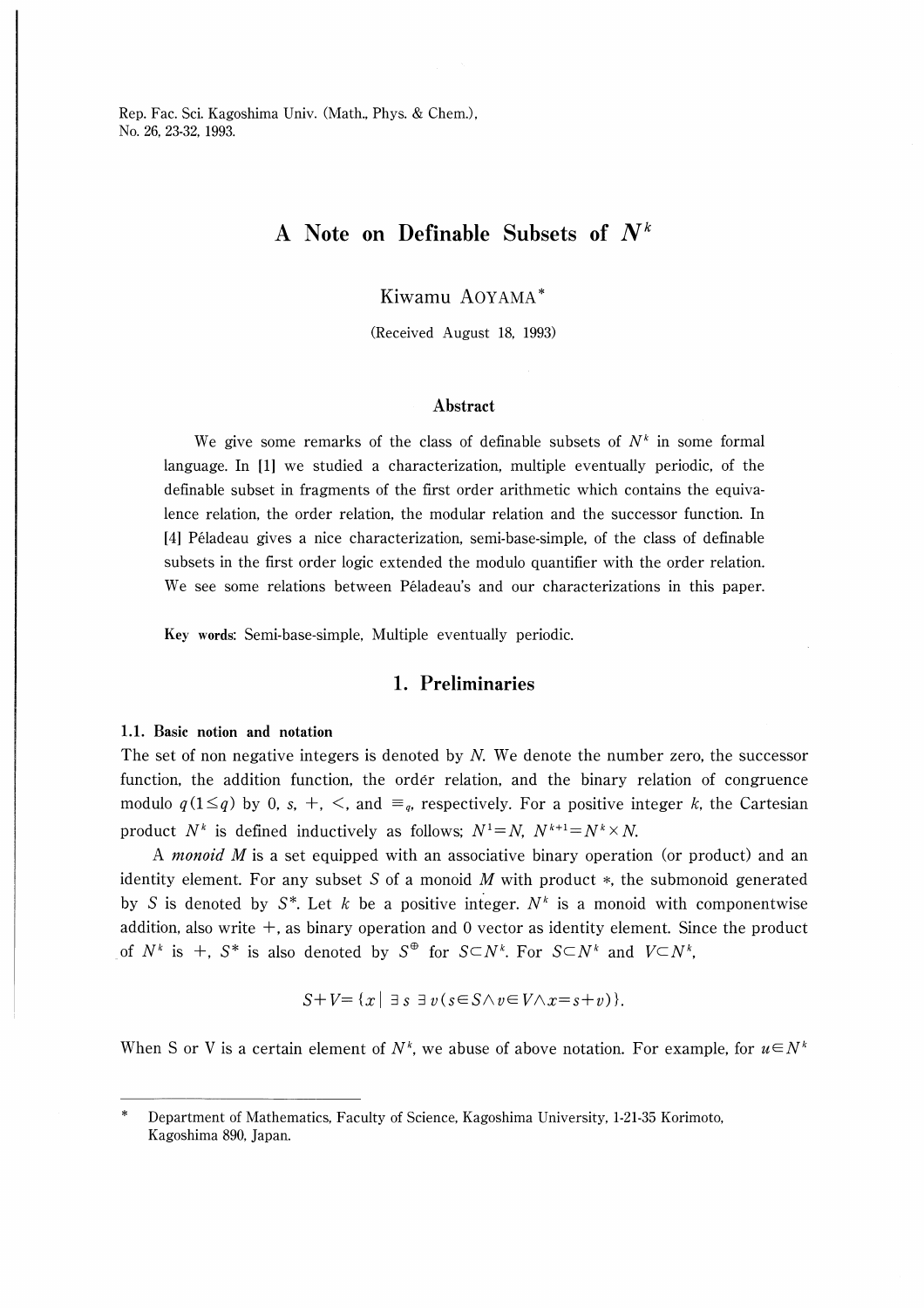and  $V\subset N^k$ .

$$
u + V^{\oplus} \quad (= \{u\} + V^{\oplus}),
$$

and for  $u, v \in N^k$ ,

$$
u+v^{\oplus} \quad (=\{u\}+\{v\}^{\oplus}),
$$

and so on.

#### 1.2. Formal language with quantifier

In [4], formal language with quantifier is called theory. To be familiar with [4], we will use 'theory' in this sence.

The first order modular theory of  $\leq$ , which we denote by  $Th_{1+mod}[\leq]$ , is the set of formulas obtained from

- variables  $x_1, x_2, x_3, \cdots;$
- $\bullet$  the less-than predicate  $\leq$ ;
- Boolean connectives  $\wedge$ ,  $\vee$ ,  $\neg$ ;
- quantifiers  $\exists$ , and  $\exists$ <sup>b</sup> for  $1 \leq q$ ,  $0 \leq p \leq q$ .

The variables are interpreted as natural numbers. The binary predicate  $\leq$  has its usual meaning. The formula  $\exists \frac{p}{q} x \phi(x)$  is true iff the number *n* of natural numbers *i*, such that  $\phi$  is ture when we replace x by i, is congruent to p modulo q.  $Th_1[\leq]$  is that  $\exists \frac{\rho}{q}$  take off the  $Th_{1+mod}[\leq]$ , and  $Th_{mod}$  is that restriction of first order take off the  $Th_{1+mod}[\leq]$ . The first order theory of s and =, denoted  $Th_1[s,=]$ , is the set of formulas obtained from the above definition of  $Th_1\leq$  in which, instead of using the predicate  $\leq$ , we use the function s and the predicate  $=$ .

The definitions above are in [4]. The definition of  $Th_{mod}$  is felt inclear. We will state later, do not know whether it is a reason for or not, there exists a state in [4] be not understood. Remark that  $Th_{1+mod}[\leq]$  must be sub-theory of  $Th_{mod}[\leq]$  since  $Th_{mod}[\leq]$  is given by taken off the restriction from  $Th_{1+mod}[\leq]$ .

We introduce other 'theory' more natural by usual way. The *first order language*  $L[R_1,$  $R_2, \dots; f_1, f_2, \dots; c_1, c_2, \dots$  is the set of formulas obtained from

- variables  $x_1, x_2, \dots;$
- predicates  $R_1$ ,  $R_2$ , ...;
- functions  $f_1, f_2, \cdots;$
- constant's  $c_1$ ,  $c_2$ , ...;
- Boolean conectives  $\wedge$ ,  $\neg$ ;
- quantifier  $\forall$ .

The variables are interpreted as natural numbers. Predicates, functions, and constants are interpreted as usual meaning.

24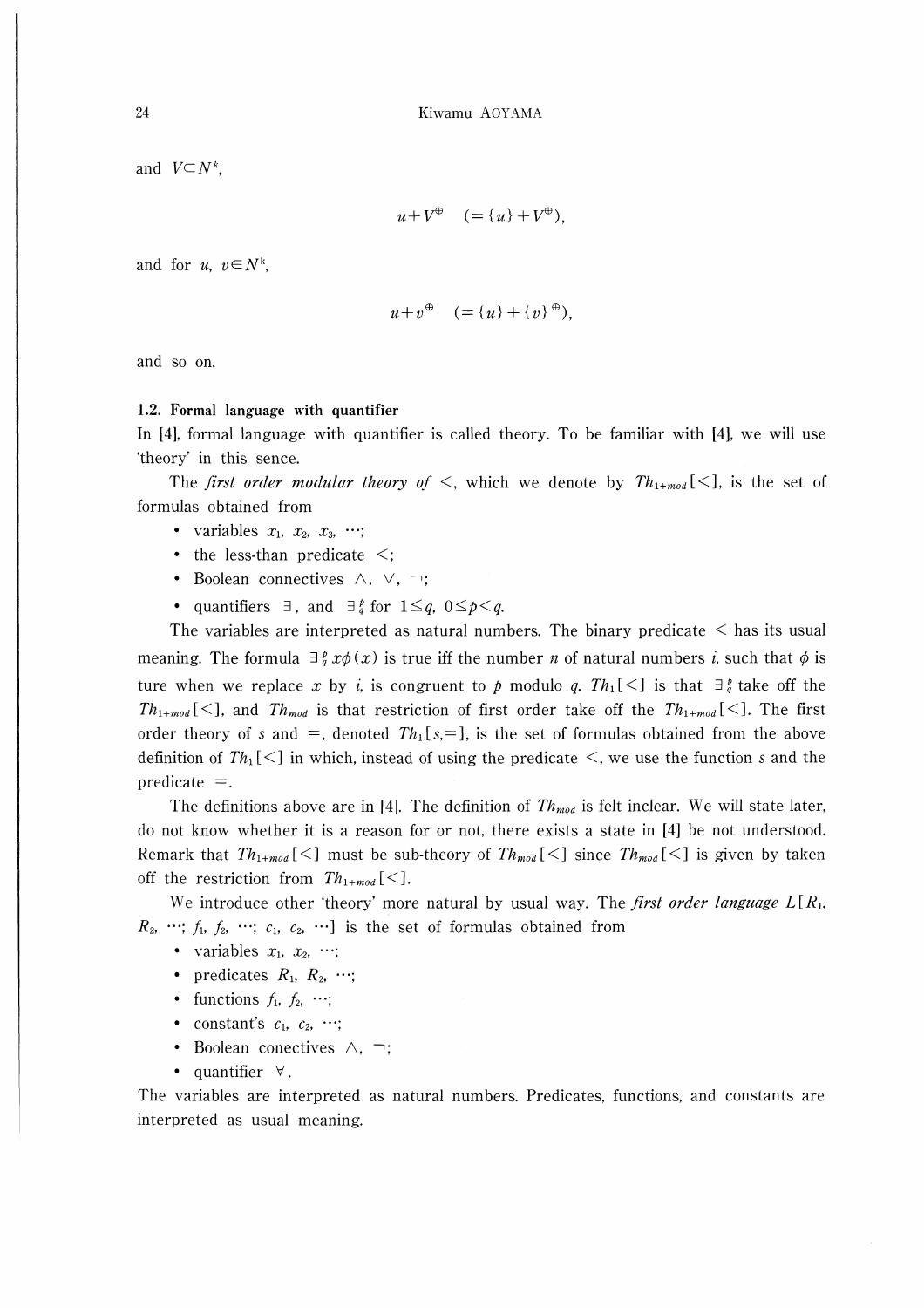We only deal with sub-language of  $L[-, \leq, \equiv_1, \equiv_2, \cdots; s; 0]$ . For a natural number *n*, the *numeral*  $\bar{n}$  is defined by  $\bar{0}=0$ ,  $n+1=s(\bar{n})$ . For a natural number *n* and a variable *v*,  $v+n$  is defined by  $v+0=v$ ,  $v+(n+1)=s(v+n)$ . The  $\bar{n}$  of  $\bar{n}$  in this case is also called numeral.

#### 1.3. Formal language without quantifier

Let  $\gamma_{t,q}$  be the congruence on N defined by  $i\gamma_{t,q} k$  iff  $i\leq t$  implies  $i=j$ , and  $t\leq i$  implies  $t\leq j$  and  $i\equiv q$ . The *language of congruence arithmetic*, denote as  $LCA_{1+mod}$ , is the set of formulas obtained from

- variables  $x_1, x_2, \dots;$
- unary predicate  $C_{n,t,q}$  for  $0 \leq t$ ,  $1 \leq q$  and  $0 \leq n \leq t+q$ ;
- binary predicate  $D_{n,t,q}$  for  $0 \leq t$ ,  $1 \leq q$  and  $0 \leq n \leq t+q$ ;
- logical connerctives  $\wedge$ ,  $\vee$ ,  $\neg$ .

The predicate  $C_{n,t,q}(x)$  is true iff  $x\gamma_{t,q}$  n and the predicate  $D_{n,t,q}(x, y)$  is true iff  $y \leq x$  and  $C_{n,t,q}$  $(x-y-1)$ . We use LCA<sub>1</sub> and LCA<sub>mod</sub> to denote the restrictions of LCA<sub>1+mod</sub> when q is fixed to 1 and t is fixed to 0, respectively.

The definitions above are in [4]. These are very technical. Remark that  $LCA_{mod}$  is sublanguage of  $LCA_{1+mod}$ .

We will give some quantifier free language more natural by usual way. The quantifier *free first order language QFL* [ $R_1$ ,  $R_2$ ,  $\cdots$ ;  $f_1$ ,  $f_2$ ,  $\cdots$ ;  $c_1$ ,  $c_2$ ,  $\cdots$ ] is the set of formulas obtained from

- variables  $x_1, x_2, \dots;$
- predicates  $R_1$ ,  $R_2$ , ...;
- functions  $f_1, f_2, \cdots;$
- constants  $c_1$ ,  $c_2$ ,  $\cdots$ ;
- logical conectives  $\wedge$ ,  $\neg$ .

The variables are interpreted as natural numbers. Predicates, functions, and constants are interpreted as usual meaning.

We only deal with sub-language of  $QFL[=, \leq, \equiv_1, \equiv_2, \cdots; s; 0]$ . A logical operator which is not in language is ususal abbreviation. For example, in  $QFL[=; s; 0]$ ,  $\phi \rightarrow \varphi$  means  $\neg$  $(\phi \land \neg \varphi)$ , and so on.

### 2. Definable sets and quantifier elimination

Let L be a formal language, or 'theory', and k a positive integer. A vector  $v \in N^k$  is said to satisfy a formula  $\phi$   $(x_1, \dots, x_k)$ , where the  $x_i$  are free variables, if  $\phi$   $(v_1, \dots, v_k)$  is true, where  $v_i$ is the *i*-th component of vector v. So, a subset  $S \in \mathbb{N}^k$  is said to *definable* in L if there exists a formula  $\phi$  in L with k free variables such that

$$
S = \{ v \in N^k \mid v \text{ satisfies } \phi \}.
$$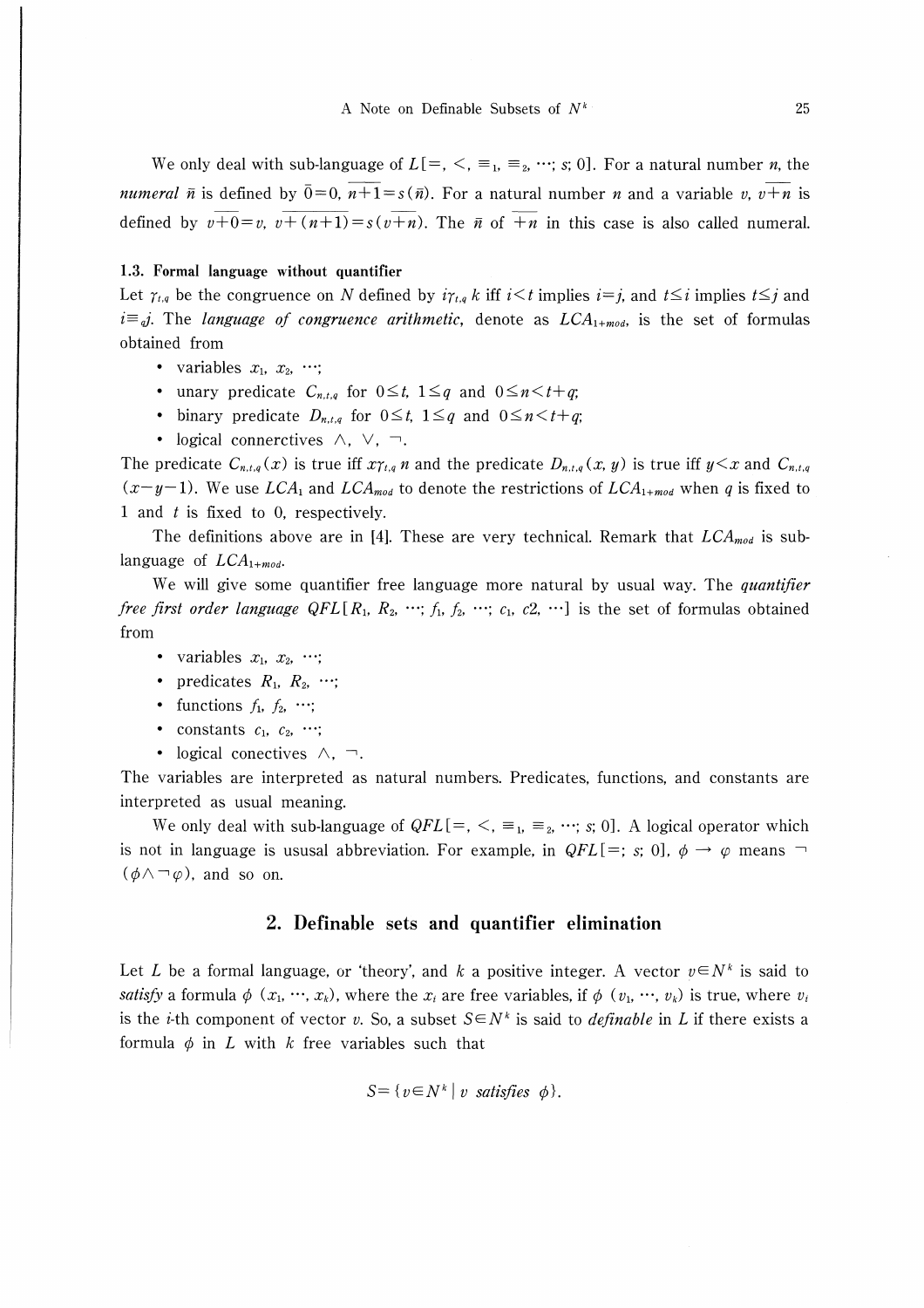We will confuse a formal language  $L$  with the class of definable subsets in  $L$ . The following is well known (see [1], [3]).

Theorem 2.1 (Quantifier elimination)

1.  $L[=; s; 0] = QFL[=; s; 0].$ 2.  $L[=, \le; s; 0] = QFL[=, \le; s; 0].$ 3.  $L[=, \equiv_1, \equiv_2, \cdots; s; 0] = QFL[=, \equiv_1, \equiv_2, \cdots; s; 0].$ 4.  $L[=, \leq, \equiv_1, \equiv_2, \cdots; s; 0] = QFL[=, \leq, \equiv_1, \equiv_2, \cdots; s; 0].$ Péladeau state the following theorem.

Theorem  $2.2$  (Theorem  $2.2$  in  $[4]$ )

- 1.  $Th_{1+mod}[\leq] = LCA_{1+mod}$ .
- 2.  $Th_1[\leq] = LCA_1$ .
- 3.  $Th_{mod} [\leq] = LCA_{mod}$ .

From this theorem, we get  $Th_{1+mod}[\leq] = Th_{mod}[\leq]$  and  $LCA_{1+mod} = LCA_{mod}$  since  $Th_{1+mod}$ [<] is sub-theory of  $Th_{mod}[\leq]$  and  $LCA_{mod}[\leq]$  is sub-language of  $LCA_{1+mod}$ . Unfortunately, this contradicts to Theorem 4.2 in [4]. We will *not* reffer to  $Th_{mod}[\leq]$  from now on. We will see other properties.

Theorem 2.3 1.  $Th_1[s, =] = QFL[=; s; 0].$ 

- 2.  $LCA_{1+mod}=QFL[=, \langle , \equiv_1, \equiv_2, \cdots; s; 0].$
- 3.  $LCA_1 = QFL[=, <; s; 0].$

**Proof 1.** It is suffices to show that  $x = \overline{n}$  is definable in  $Th_1[s, =]$  for any natural number *n*. This can be carry out by the following way,

- $x=\overline{0} \leftrightarrow \neg \exists y \ (x=s(y)).$
- $x=\overline{1} \leftrightarrow \neg \exists y \ (x=s(s(y))) \land x \neq \overline{0}$
- $x=\overline{2} \leftrightarrow \neg \exists y \ (x=s(s(s(y)))) \land x \neq \overline{0} \land x \neq \overline{1}$

and so on. 3.  $LCA_1 \subseteq QFL[=, \leq; s; 0]$  is easy. We show that  $QFL[=, \leq; s; 0] \subseteq LCA_1$ . It is suffices to show that a definable subset by an atomic formula in  $QFL[=, <; s; 0]$  is definable in  $LCA_1$ . This can be seen by the following;

•  $x=y \leftrightarrow \neg D_{0,0,1}(x, y) \vee \neg D_{0,0,1}(y, x),$ •  $x=\overline{n} \leftrightarrow C_{n,n+1,1}(x)$ ,  $\int x = \overline{0} \wedge \neg x = \overline{0}$  if  $m \neq n$ ,

• 
$$
\overline{m} = \overline{n} \leftrightarrow \begin{cases} x & \text{if } m \neq n, \\ x = \overline{0} \vee \neg x = \overline{0} \text{ if } m = n. \end{cases}
$$

• 
$$
x=y+n
$$
  $(n\neq 0) \leftrightarrow D_{n-1,n,1}(x, y),$ 

•  $y \leq x \leftrightarrow D_{0,0,1}(x, y)$ ,

• 
$$
x < \overline{n} \leftrightarrow \begin{cases} x = \overline{0} \vee \cdots \vee x = \overline{n-1} & \text{if } n \neq 0, \\ x = \overline{0} \wedge \neg x = \overline{0} & \text{if } n = 0, \end{cases}
$$

• 
$$
\bar{n} \leq x \leftrightarrow \neg (x \leq \bar{n} \vee x = \bar{n}),
$$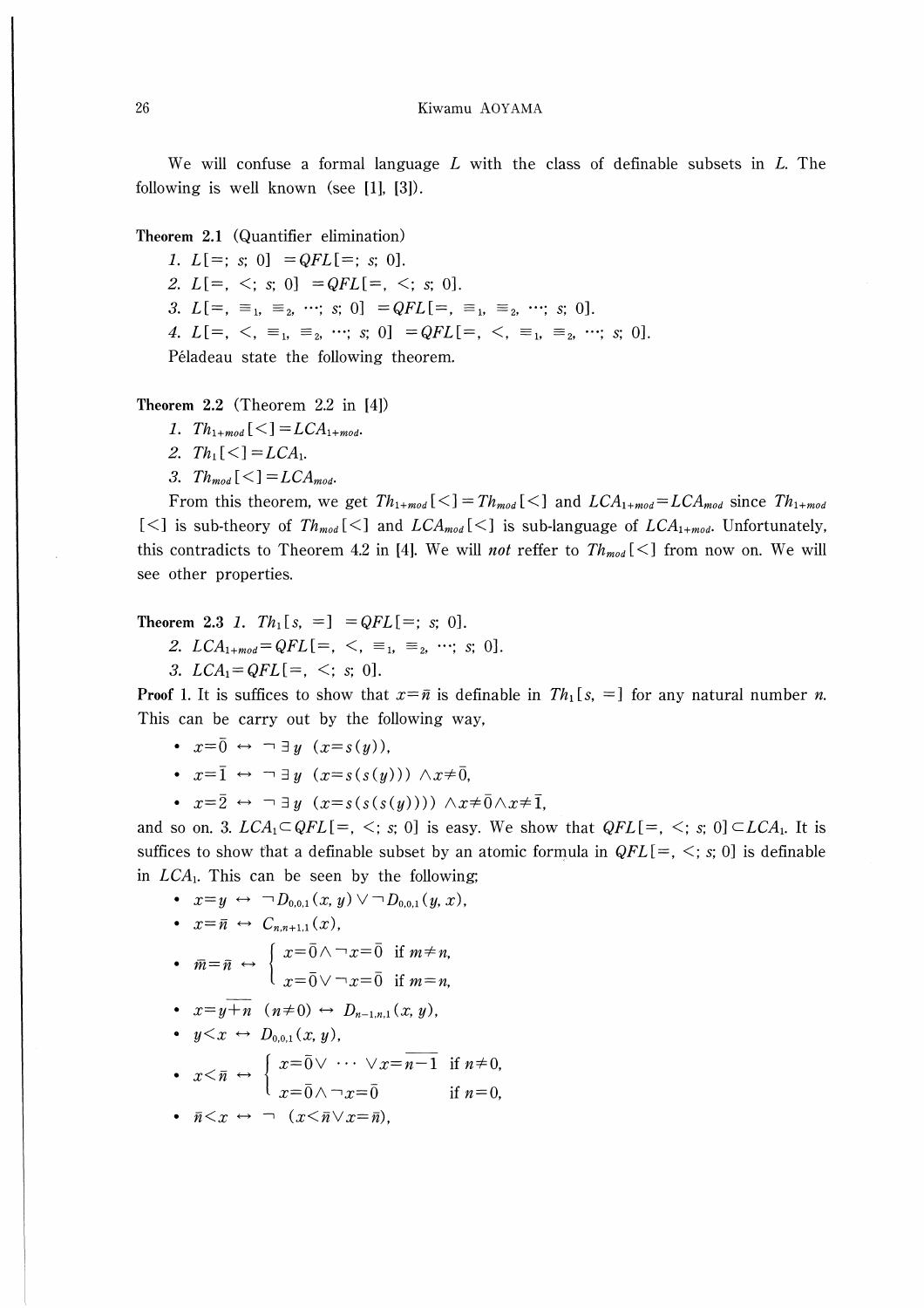\n- \n
$$
y + n < x \leftrightarrow D_{n,n,1}(x, y),
$$
\n
\n- \n $\overline{m} < \overline{n} \leftrightarrow\n \begin{cases}\n x = \overline{0} \land \neg x = \overline{0} & \text{if } m \neq n, \\
x = \overline{0} \lor \neg x = \overline{0} & \text{if } m = n,\n \end{cases}$ \n
\n

• 
$$
y \leq x+n
$$
  $(n\neq 0) \leftrightarrow y=x \vee y=x+1 \vee \cdots \vee y=x+(n-1) \vee y \leq x$ .

#### 2. is similar.  $\square$

 $LCA_{mod}$  can not be reduced to a usual first order language of fragment of arithmetic. In this sence,  $LCA_{mod}$  is not simple. We introduce the restricted order relation  $\lt^*$  which is usual order relation with the following restriction;

both left and right arguments are only variables,

and is interpreted as usual order. For example,  $x_1 < x_2$  is allowd formula but neither  $x_1 \lt^* s(0)$  nor  $s(x_2) \lt^* x_1$ .

Theorem 2.4  $LCA_{mod} = QFL[<^*, \equiv_1, \equiv_2, \cdots; s; 0].$ 

**Proof** It is suffices to show that a definable subset by an atomic formula in  $QFL[<^*$ ,  $\equiv_1$ ,  $\equiv_2$ , ...; s; 0] is definable in  $LCA_{mod}$ . This can be seen by the following;

- $y \leq^* x \leftrightarrow D_{0,0,1}(x, y)$ ,
- $x \equiv_1 \bar{n} \leftrightarrow C_{n,0,q}(x)$
- $x \equiv_1 y \leftrightarrow D_{0,0,1}(x, y) \vee \neg D_{0,0,1}(x, y),$
- $x \equiv_q y \ (1 \leq q) \leftrightarrow (\neg D_{0,0,q}(x, y) \wedge \cdots \wedge \neg D_{q-2,0,q}(x, y)) \vee (\neg D_{0,0,q}(y, x) \wedge \cdots \wedge \neg D_{q-2,0,q}(y, y))$  $D_{q-2,0,q}(y,x)$ ,
- $x \equiv_q y + n \quad (n \neq 0) \leftrightarrow D_{n-1,0,q}(x, y) \vee D_{n-1,0,q}(y, x).$

The converse is easy.  $\square$ 

# 3. Characterizations

#### 3.1. Semi-base-simple

In [4], Péladeau gives nice characterizations of the definable subsets in  $LCA_{1+mod}$ ,  $LCA_1$  and  $LCA_{mod}$ . We study his characterizations in this section.

Let k be a positive integer, and [k] means the set  $\{1, \dots, k\}$ . A strict-ordering formula  $\rho$ on the variables  $x_1, \dots, x_k$  is a formula of the form

$$
x_{\sigma(1)} c_1 \cdots c_{k-1} x_{\sigma(k)},
$$

where  $\sigma : [k] \rightarrow [k]$  is a permutation, and each  $c_i$  is either an = or a <. The *rank* of a strict-order formula  $\rho$ , denoted as  $rk(\rho)$ , is the number of  $\leq$  plus one. The formula  $\rho$ partitions the set [k] into disjoint subsets  $I_1, \dots, I_{r_k(\rho)}$  such that  $v \in N^k$  satisfies  $\rho$  iff i,  $i' \in I_j$ implies  $v_i = v_{i'}$ , and  $i \in I_j$ ,  $i' \in I_{j'}$  and  $j < j'$  implies  $v_i < v_{i'}$ . Given a partitioning of [k] into  $I_1, \dots, I_k$  $I_l$ , we denote  $I_l^{\dagger} = \bigcup_{j'=l}^{l} I_j$  for  $j \in [l]$ . Let  $E = \{e_1, \dots, e_k\}$  be the natural base of  $N^k$ . If  $I \subseteq [k]$ , then  $e_i$  denotes  $\sum_{i\in I} e_i$ . A subset of  $N^k$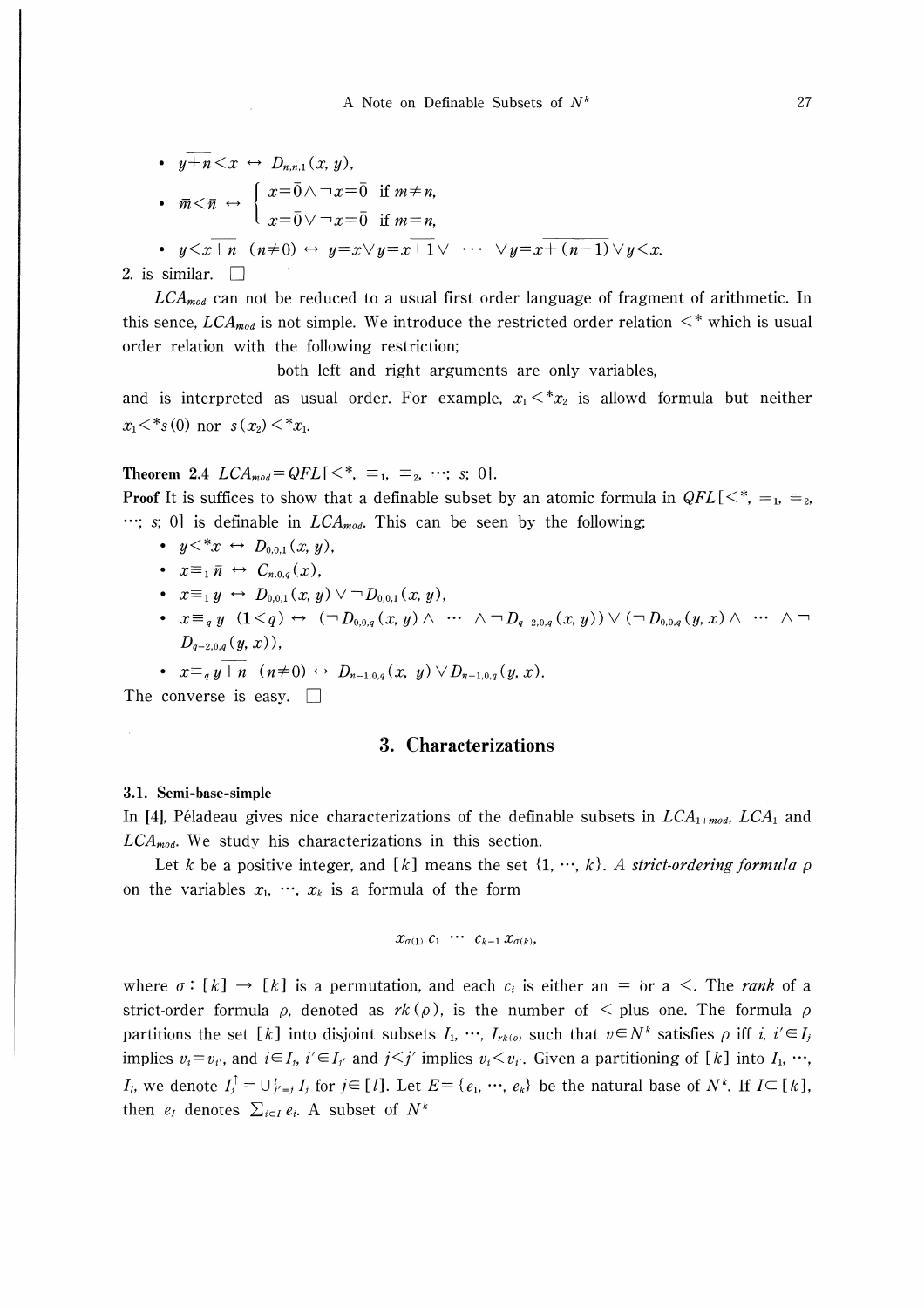$$
X=u+\sum_{j=1}^{rk(\rho)}(q_j e_{I_j})^{\oplus},
$$

where  $u \in N^k$ ,  $0 \leq q_i$  is said to be *bese-simple* if u satisfies a strict-ordering formula  $\rho$  whose associated partitioning of [k] is  $I_1, \dots, I_{rk(\rho)}$ .

A finit disjoint union of base-simple sets is said to be *semi-base-simple*. The set of basesimple subsets of  $N^k$  is denoted by  $BS(N^k)$  and the semi-base-simple subsets of  $N^k$  by SBS  $(N^k)$ .  $BS_1(N^k)$  is the set of base-simple subsets of  $N^k$  where in the definition each  $q_i \in \{0, 1\}$ .  $BS_{mod}(N^k)$  is the set of base-simple subset of  $N^k$  where in the definition each  $q_i \geq 1$ ,  $0 \leq u_i < q_1$ for each  $i \in I_1$ , and  $0 \leq u_i - u_{i'} - 1 \leq q_i$  for each  $1 \leq j \leq rk$  ( $\rho$ ),  $i \in I_j$  and  $i' \in I_{j-1}$ . SBS<sub>1</sub>  $(N^k)$  (or  $SBS_{mod}(N^k)$ ) denotes the subsets of  $N^k$  which are finit disjoint unions of sets in  $BS_1(N^k)$  (or  $BS_{mod}(N^k)$ ), respectively.

We define  $SBS_{s,a}(N^k)$  to be subsets of  $N^k$  of the form  $X = \bigcup_{s=1}^t X_s$ , with the union being disjoint and such that the  $X_s \in BS_1(N^k)$  satisfy the following condition. Let

$$
X_{s}=v+\sum_{j=1}^{rk(\rho)}(q_{j}e_{I_{j}})^{\oplus},
$$

then for each permutation  $\sigma : [rk(\rho)] \to [rk(\rho)]$  such that  $q_i = 0$  implies  $\sigma(j) = j$ , there is an  $s_{\sigma} \in [t]$  such that

$$
X_{s\sigma}=v+\sum_{j=1}^{rk(\rho)}(q_j e_{I_{\sigma(j)}})^{\oplus},
$$

where  $I^{\dagger}_{\sigma(j)} = \bigcup_{j'= \sigma(j)}^{r_k(\rho)} I_{j'}, q_1 = 0$  implies  $u_i = v_i$  for each  $i \in I_1$ , and for  $j > 1$ ,  $q_j = 0$  implies  $u_i - u_{i'} = v_i - v_{i'}$  for each  $i \in I_j$  and  $i' \in I_{j-1}$ .

Lemma 3.1 (c.f. Lemma 3.2 and Lemma 5.1 in [4]) Let  $X \in SBS(N^k)$ .

- 1.  $X \times N \in SBS(N^{k+1})$ .
- 2.  $N \times X \in SBS(N^{k+1})$ .
- 3.  $\{(x_1, \dots, y, \dots, x_k) | y \in N \wedge (x_1, \dots, x_k) \in X\} \in SBS(N^{k+1}).$

The above lemma also holds for  $SBS_1(N^k)$ ,  $SBS_{mod}(N^k)$  and  $SBS_{s} = (N^k)$ .

Lemma 3.2 (c.f. Lemma 3.4 and Lemma 5.3 in [4])  $SBS(N^k)$  is a Boolean algebra with respect to union, intersection and complementation. Also  $SBS_1(N^k)$ ,  $SBS_{mod}(N^k)$  and  $SBS_{s} = (N^k)$ .

The class of definable subsets of  $N^k$  in  $LCA_{1+mod}$  is denoted by  $LCA_{1+mod}(N^k)$ . LCA<sub>1</sub>  $(N^k)$  and  $LCA_{mod}(N^k)$  are similar.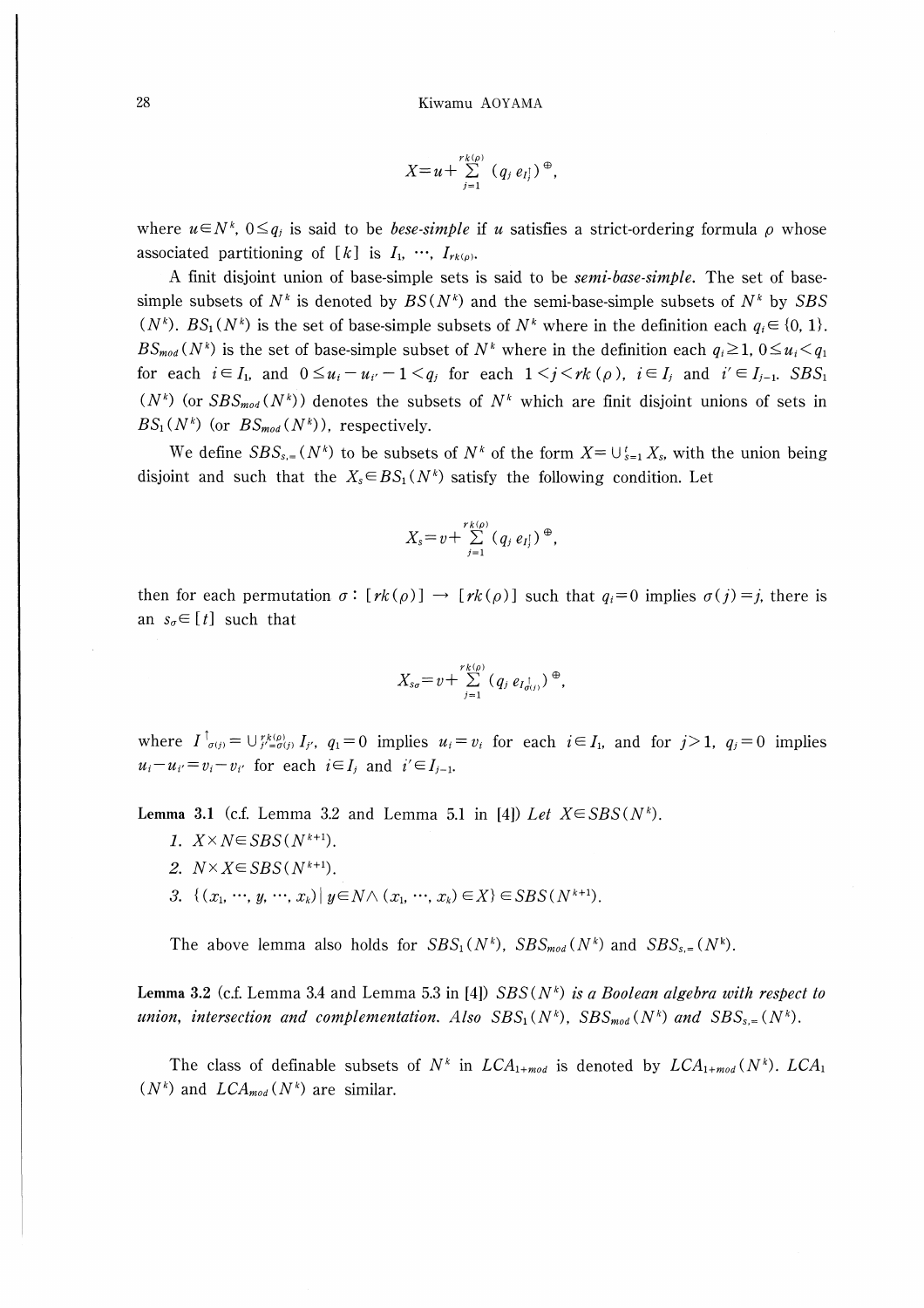Theorem 3.3 (Theorem 3.3 and Theorem 5.2 in 【41)

1.  $LCA_{1+mod}(N^k) = SBS(N^k)$ .

- 2.  $LCA_1(N^k) = SBS_1(N^k)$ .
- 3.  $LCA_{mod}(N^k) = SBS_{mod}(N^k)$ .
- 4.  $Th_1[s, =] = SBS_{s,=}(N^k)$ .

### 3.2. Multiple eventually periodic

In this section, we study *multiple eventually periodic* introduced in [1].

Let S be a subset of  $N^{k+1}$ . For a positive integer  $j \leq k+1$  and a natural number n, the subset  $S_{i-th=n}$  of  $N^k$  is

$$
\{(x_1, \cdots, x_{j-1}, x_{j+1}, \cdots, x_{k+1}) | (x_1, \cdots, x_{j-1}, n, x_{j+1}, \cdots, x_{k+1}) \in S\}.
$$

We denote  $n \leq x_i$  for all  $i=1, \dots, k$  by  $n \leq (x_1, \dots, x_k)$ , and  $x_i \equiv_q y_i$  for all  $i=1, \dots, k$  by  $(x_1, \dots, x_k)$  $x_k) \equiv_a (y_1, \cdots, y_k).$ 

For a subset S of  $N^k$  and positive integers b and q, 'S is  $MEP[b, q](N^k)$ ' which is read that S is multiple eventually periodic with bound b and period  $q$  is defined inductively on k as follows;

- 1.  $k=1$ :  $x \in S \leftrightarrow x+a \in S$  if  $b \leq x$ .
- 2.  $k>1$ :
	- (a)  $(x_1, \dots, x_k) \in S \leftrightarrow (x_1+q, \dots, x_k+q) \in S$  if  $b \leq (x_1, \dots, x_k)$ ,
	- (b)  $S_{j-th=n}$  is  $MEP[b+n, q](N^{k-1})$  for any natural number *n* and any positive integer  $j \leq k$ ).

Under the same situation,  $MEP^{-}[\,b, q\,](N^k)$  is also defined as follows: 1.  $k=1$ :  $x \in S \leftrightarrow x+q \in S$  if  $b \leq x$ .

$$
2. \ k>1:
$$

- (a) i.  $(x_1, \dots, x_k) \in S \leftrightarrow (x_1 + q, \dots, x_k + q) \in S$  if  $b < (x_1, \dots, x_k)$ .
	- ii.  $(x_1, \dots, x_k) \in S \leftrightarrow (y_1, \dots, y_k) \in S$  if  $b \lt (x_1, \dots, x_k)$ ,  $b \lt (y_1, \dots, y_k)$ ,  $(x_1, \dots, x_k) \equiv_q (y_1, \dots, y_k)$ ,  $b \le |x_i-x_j|$  and  $b \le |y_i-y_j|$  for  $1 \le i \ne j \le k$ .
- (b)  $S_{j-th=n}$  is  $MEP^{-}[b+n, q]$  ( $N^{k-1}$ ) for any natural number *n* and any positive integer  $j \leq k$ ).

In MEP<sup>-</sup> the superscript '-' means 'without the order relation'. For  $S\subseteq N^k$ , if there exist b and q such that S is MEP[b, q](Nk), then we say that S is in MEP<sub><+mod</sub>(Nk). MEP<sub>mod</sub>  $(N^k)$ ,  $MEP_{\leq}(N^k)$  and  $MEP(N^k)$  are similar. More precisely,

- $MEP_{\leq +mod}(N^k) = \{S \mid S \subset N^k \wedge \exists b \exists q \ (S \text{ is } MEP[b, q](N^k))\}.$
- $MEP_{mod}(N^k) = \{S | S \subset N^k \land \exists b \exists q (S \text{ is } MEP^{-}[b, q](N^k))\}.$
- $MEP_{\leq}(N^k) = \{S \mid S \subseteq N^k \wedge \exists b \ (S \text{ is } MEP[b, 1](N^k))\}.$
- $MEP(N^k) = \{S | S \subset N^k \land \exists b \ (S \text{ is } MEP^{-}[b, 1](N^k))\}.$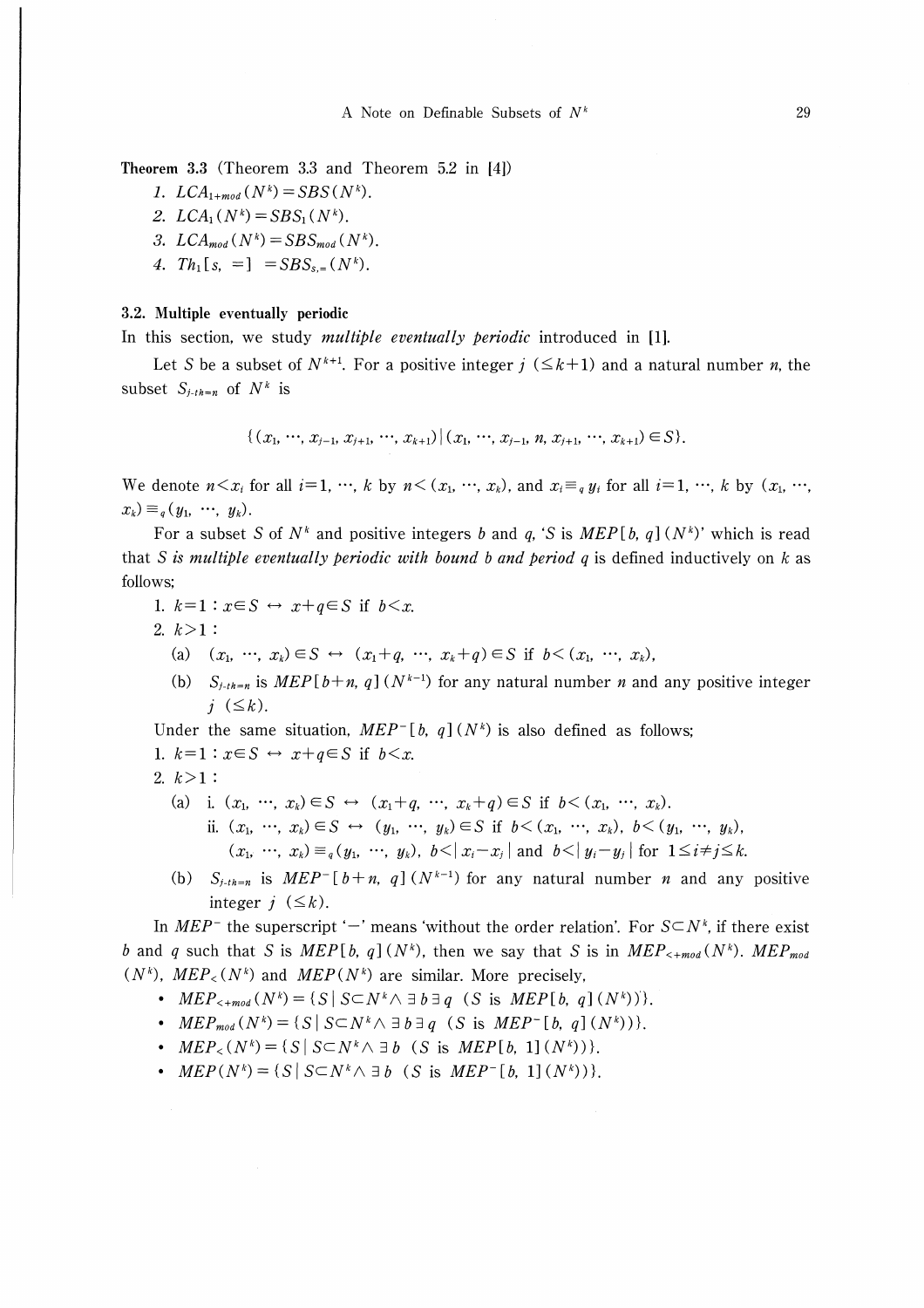Lemma 3.4 Let  $X \in MEP_{\leq +mod}(N^k)$ .

- 1.  $X \times N \in MEP_{\leq +mod}(N^{k+1})$ .
- 2.  $N \times X \in MEP_{\leq +mod}(N^{k+1})$ .
- 3.  $\{(x_1, \dots, y, \dots, x_k)| y \in N \wedge (x_1, \dots, x_k) \in X\} \in MEP_{\leq +mod}(N^{k+1}).$

The above lemma also holds for  $MEP_{mod}(N^k)$ ,  $MEP_{<}(N^k)$  and  $MEP(N^k)$ .

Lemma 3.5 MEP<sub><+mod</sub> (N<sup>k</sup>) is a Boolean algebra with respect to union, intersection and complementation. Also  $MEP_{mod}(N^k)$ ,  $MEP_{<}(N^k)$  and  $MEP(N^k)$ . **Proof** The proof is strightforword but tedious work.  $\Box$ 

The class of definable subsets of  $N^k$  in  $L[-, \leq, \equiv_1, \equiv_2, \cdots; s; 0]$  is denoted by  $L[-, \leq, \leq]$  $\equiv_1, \equiv_2, \cdots$ ; s; 0]  $(N^k)$ .  $L[=, \equiv_1, \equiv_2, \cdots$ ; s; 0]  $(N^k)$ ,  $L[=, \leq, \equiv_1, \equiv_2, \cdots$ ; s; 0]  $(N^k)$  and  $L[=; s;$ 0]  $(N^k)$  are similar.

## Theorem 3.6 (c.f.  $[1]$ ,  $[2]$ ,  $[5]$ )

- 1.  $QFL[=, \leq, \equiv_1, \equiv_2, \cdots;$  s; 0]  $(N^k)=MEP_{\leq +mod}(N^k)$ .
- 2.  $QFL[=, =_1, =_2, \cdots; s; 0] (N^k) = MEP_{mod}(N^k).$
- 3.  $QFL[=, \le; s; 0] (N^k) = MEP_{\leq}(N^k)$ .
- 4.  $QFL[=; s; 0] (N^k) = MEP(N^k)$ .

Proof For any formula, a bound b is the maximum of all numerals occuring in the formula, and a period q is the least common multiple of all ts occuring of the form  $\equiv_t$  in the formula. The converse is by induction on  $k$ .  $\square$ 

# 4. Conclusion

SBS is the union of  $SBS(N^k)$  by k.  $SBS_1$ ,  $SBS_{mod}$ ,  $SBS_{s,+}$ ,  $MEP_{\leq +mod}$ ,  $MEP_{mod}$ ,  $MEP_{\leq}$  and MEP are similar. The following equations are immediate consequences from previous theorems.

- 1.  $SBS = LCA_{1+mod} = Th_{1+mod}$ [<] = L[=, <,  $\equiv_1$ ,  $\equiv_2$ , …, s; 0] = QFL[=, <,  $\equiv_1$ ,  $\equiv_2$ , …; s; 0]  $= MEP_{\leq +mod}$
- 2.  $SBS_1 = LCA_1 = Th_1 \leq l = L =, \leq; s; 0] = QFL =, \leq; s; 0] = MEP$ .
- 3.  $L[=, =_1, =_2, \cdots; s; 0] = QFL[=, =_1, =_2, \cdots; s; 0] = MEP_{mod}$
- 4.  $SBS_{mod} = LCA_{mod} = QFL$ [<\*,  $\equiv_1$ ,  $\equiv_2$ , ...; s; 0],
- 5.  $SBS_{s,z} = Th_1[s, =] = L[=; s; 0] = QFL[=; s; 0] = MEP.$

We see properness of inclusion to each class.

Lemma 4.1 (Theorem 4.2 in [41) The following holds, and each inclusion is proper. 1.  $SBS_1 \subset SBS$ .

2.  $SBS_{mod} \subset SBS$ .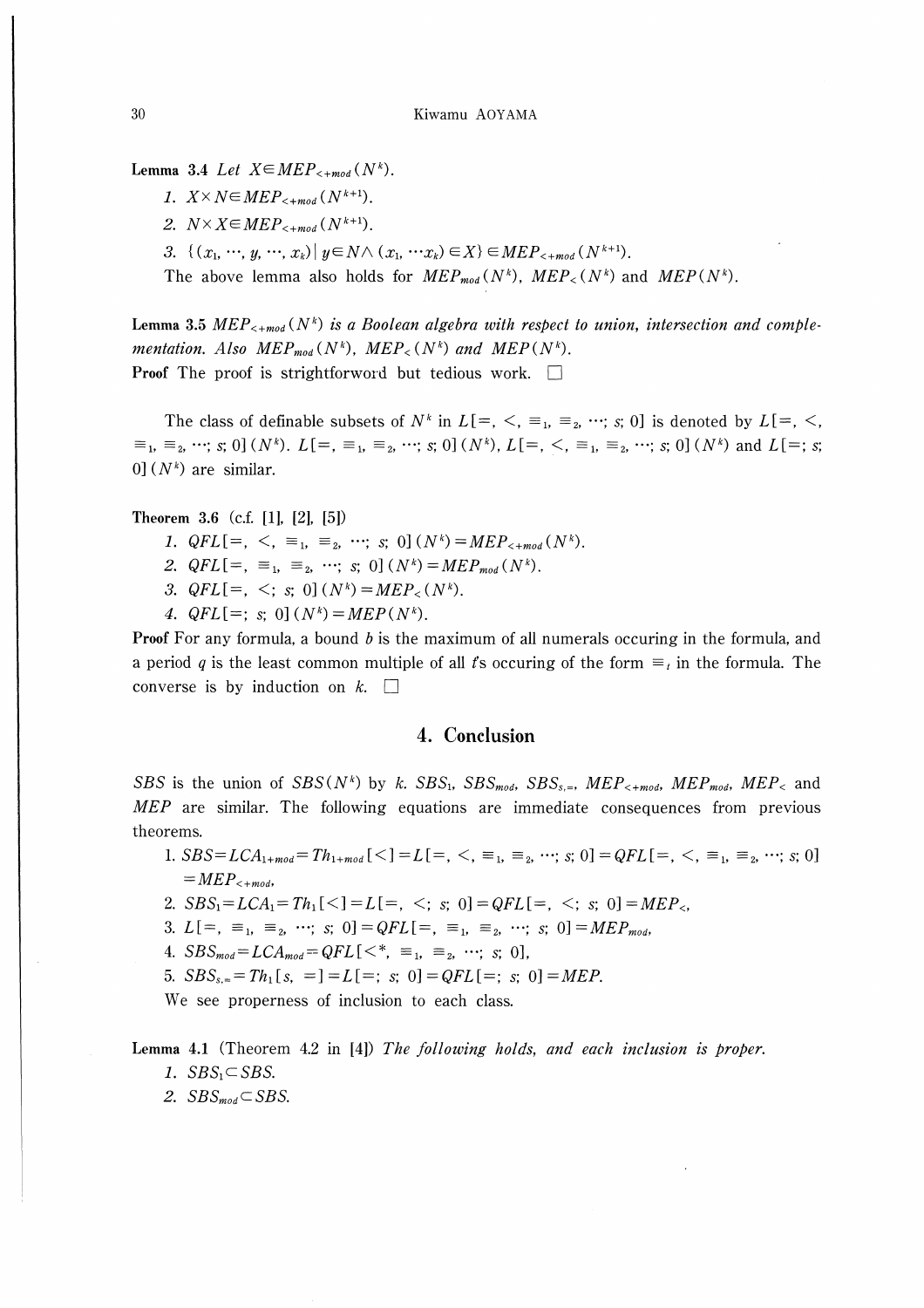Lemma 4.2 (c.f. Corollary 1 and 2 in [1]) The following holds, and each inclusion is proper. 1.  $MEP \subset MEP \subset MEP_{\leq +mod}$ .

2.  $MEP \subset MEP_{mod} \subset MEP_{\leq +mod}$ .

**Proof** All inclusion are clear by the definition. Assume that  $Odd = \{x \mid x \equiv_2 1\}$  of  $N^1$  is in  $MEP_{\leq}$ , or in MEP. By the definition of MEP<sub> $\leq$ </sub>, or of MEP, there exists a bound b such that  $x \in Odd \leftrightarrow x+1 \in Odd$  for  $b \leq x$ . This is a contradiction. That is to say, *Odd* is in neither  $MEP<sub>0</sub>$  nor MEP. Hence MEP is a proper subset of MEP<sub>mod</sub>, and MEP<sub>K</sub> is a proper subset of MEP<sub><+mod</sub>. Next, we assume that the subset  $Ord = \{(x, y) | x \leq y\}$  of  $N^2$  is in MEP<sub>mod</sub>, or in MEP. By the definition of MEP<sub>mod</sub>, or of MEP, there exist a bound b and a period q such that  $(x, y) \in Ord \leftrightarrow (u, v) \in Ord$  for  $b \leq (x, y)$ ,  $(u, v)$  and  $(x, y) \equiv_a (u, v)$  and  $b \leq |x-y|$ ,  $|u-v|$ . Especially,  $(2 \cdot (b+1) \cdot q, (b+1) \cdot q) \in Ord$ . This is a contradiction. That is to say, Ord is in neither MEP<sub>mod</sub> nor MEP. Hence MEP is a proper subset of MEP<sub><</sub>, and MEP<sub>mod</sub> is a proper subset of  $MEP_{\leq +mod}$ .

Lemma 4.3  $MEP_{\leq}$ ,  $SBS_{mod}$  and  $MEP_{mod}$  are incomparable under inclusion. Also  $SBS_{mod}$  and MEP.

**Proof** We consider  $QFL[\langle \xi \rangle = 1, \xi \xi \rangle = 0$ . Assume that the equivalence relation  $\eta = 0$  is definable in this language. Then this language becomes to  $QFL[=, <, \equiv_1, \equiv_2, \cdots; s; 0]$  since the no restricted order  $\leq$  is definable in this by the following way;

$$
y+h < x \leftrightarrow y < *x \land y \neq x \land y+1 \neq x \land \cdots \land y+h \neq x,
$$
  

$$
y < x+h \quad (n \neq 0) \leftrightarrow y < *x \lor y=x \lor y=x+1 \lor \cdots \lor y=x+(n-1),
$$

and so on. But this contradicts the theorem 4.1. Thus the equivalence relation  $=$  is not definable in  $QFL[\langle \cdot \rangle^* = 1, \equiv_2, \cdots; s; 0]$ . Hence  $SBS_{mod}$  includes neither  $MEP_{\leq}$  nor  $MEP_{mod}$ . And futher, this also does not include MEP. By the proof of the previous lemma,  $MEP_{\leq}$ includes neither  $SBS_{mod}$  nor  $MEP_{mod}$  since *Odd* is not in  $MEP_{<}$ , and  $MEP_{mod}$  includes neither  $SBS_{mod}$  nor  $MEP_{\leq}$  since Ord is not in  $MEP_{mod}$ , and since Odd is not in MEP then MEP does not include  $SBS_{mod}$ .  $\Box$ 

We get the following figure.  $S \rightarrow S'$  means that S is a proper subset of S'. Any arrow can not be added in the figure by previous lemmata.



We know neither SBS-type characterization for  $QFL[=$ ,  $\equiv_1$ ,  $\equiv_2$ ,  $\cdots$ ; s; 0] nor MEP-type